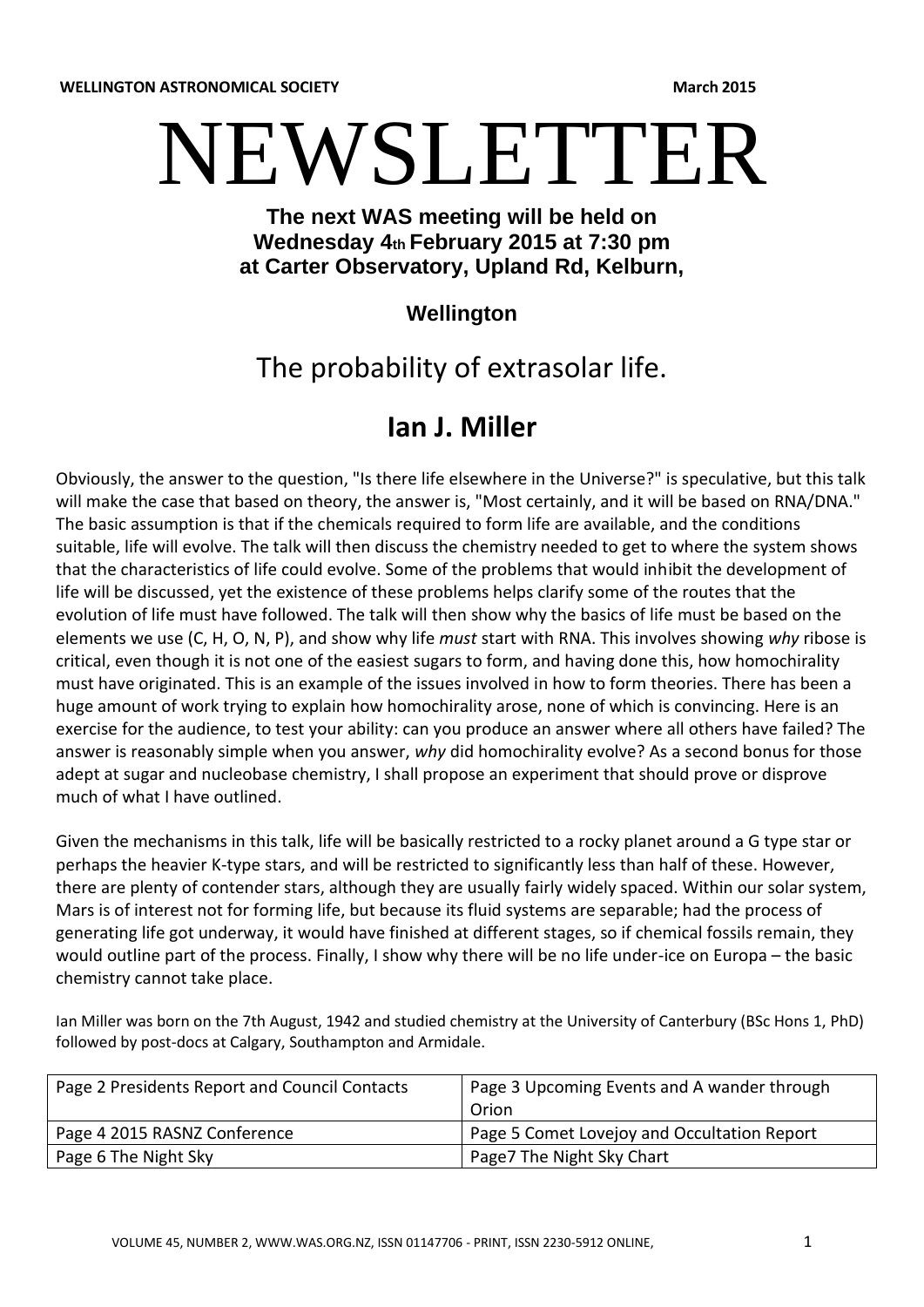#### **WELLINGTON ASTRONOMICAL SOCIETY And a strategies of the strategies of the strategies of the strategies of the strategies of the strategies of the strategies of the strategies of the strategies of the strategies of the s**

#### **Presidents Report March 2015: Gordon Hudson**

Last month's talk was supposed to be by Tom Watson who is the President of the Astronautics Association of New Zealand (AANZ) unfortunately he was not able to make the presentation due to health issues and Antony Gomez stepped in at short notice and gave us a talk about current research into galaxies and galactic clusters at radio wavelengths and current and future radio telescopes. This was a great presentation and many thanks to Antony for stepping in at short notice. Hopefully this month's talk, by Ian Millar, will be more straight forward! The abstract for his talk "The probability of extrasolar life" will be elsewhere in the newsletter.

On the 3rd of February WAS has taken over the use of the World War 1 Gun Bunker by the Dominion Observatory. There are several items already stored in the Bunker. The Royal Astronomical Society of NZ has taken ownership of the Carter Observatory Palomar Sky Atlas which consists of three Steel filing cabinets and these are now stored in the Gun Bunker. Bill & Lesley Parkin, along with myself, removed them on Friday 20th from the Museums Trust store at Ngauranga.

We are in the process of creating a membership card so that we know whose who at meetings.

In May we should have the Beatrice Hill Tinsley Lecturer who this year will be Professor Gerry Gilmore however times and dates for this event have yet to be sorted. Later in the year in October we will have Professor Chris Lintott visiting us and this should be quite a memorable occasion however details for this lecture are still be sorted so watch this space.

The WAS dome which has been stored at my place for the last 2 years is about to go to Tawa College. Work has begun on ground preparation for the piles and pier. The Syd Cretney Bequest is still being discussed. If we are successful in our bid the Gifford Observatory will be our preferred place to house an automated Observatory we are

also in the planning stages with the Thomas King Observatory.

We are starting to acquire a rather a lot of items and as we can no longer store equipment, books, newsletters and other material at Carter (the workshop is being emptied for other purposes), leaves us with a problem as to where we can store items until we have a home of our own. At present items are spread around several of our members. Having acquired use of the Gun Bunker this will help with our storage over the next 12 months.

The volunteering at Carter is going well but it is mainly through the efforts of a couple of our members. We need more volunteers. Have you helped yet? We assist on Tuesdays and Saturday evenings so put your hand up at the next meeting.

Finally the WAS observing evening once a month at Tawa College is struggling with lack of observers. Where are you all? The next observing evening at Tawa College is on 14 March starting at 8.30pm be there.

#### **Council Members**

The following members were elected to Council at the Nov 2014 AGM **President:** Gordon Hudson gordon@kpo.org.nz ph 04 - 2365125 **Vice President:** John Talbot john.talbot@xtra.co.nz ph 04 293 4620 **Secretary:** Chris Monigatti chrismon@xtra.co.nz mob 021 890 222 **Treasurer:** Lesley Hughes **Councillors:**  Aline Homes John Homes + Webmaster Roger Butland Frank Andrews Murray Forbes Antony Gomez Duncan Hall **Newsletter Editor:** editor@was.org.nz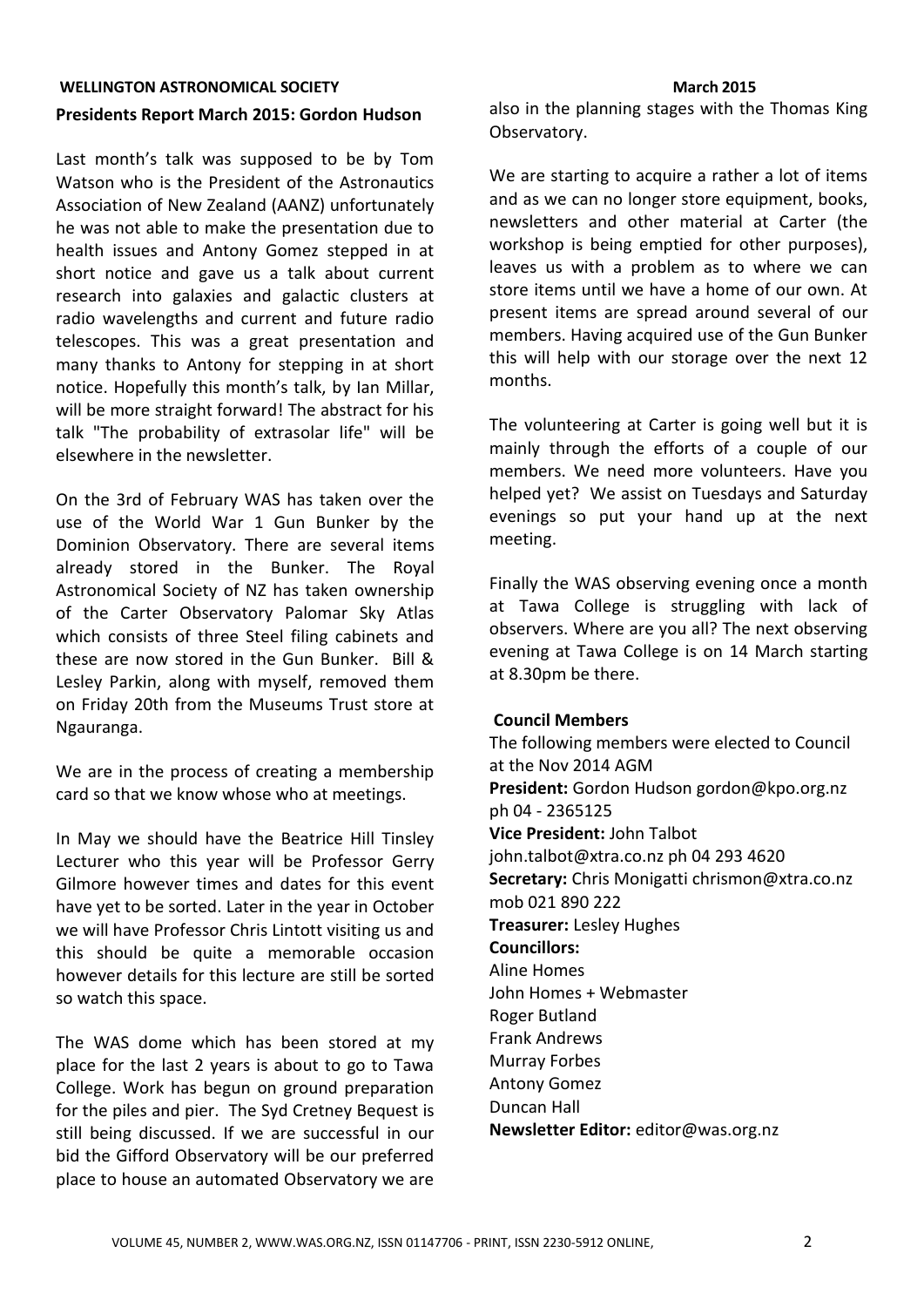#### **WELLINGTON ASTRONOMICAL SOCIETY And a strategies of the strategies of the strategies of the strategies of the strategies of the strategies of the strategies of the strategies of the strategies of the strategies of the s UPCOMING EVENTS: Society Observing night**

**The n**ext Observing The next observing evening at Tawa College is on 14 February 2015 starting at 8.30pm be there. There will be no reserve day this month. Text Chris Monigatti on his mobile 021 890 222 if you want to attend.

#### **A wander through Orion: John Field**

In the north during our summer evenings we see the bright stars forming Orion with Rigel, the seventh brightest star in our night sky sitting above the three stars that form Orion's belt. Upside down to us Orion's belt and sword are known forming part of "the saucepan" too many New Zealanders and as "Te Manu Rore" the bird snare to Maori. Below the belt are the stars Betelgeuse and Bellatrix forming his shoulders and chest.

Let's start our tour at Rigel the brightest star in the

constellation. At magi 0.3 this young blue giant is a staggering 100,000 times brighter than our Sun and 850 light years away. It has magnitude 6.3 companion that can be spilt in smaller telescopes under good conditions. In my 9.25 inch telescope I can split them at 25x making a pretty sight. Drop below the belt to our next stop at Betelgeuse. This reddish star is 650 light years distant and is at the tail end of its life expanding to become a

red supergiant. The three stars of Orion's belt are Alnitak (the eastern most star), Alnilam and Mintaka and sitting above is a fainter line of stars that form Orion's sword.

Here we find the famous Orion Nebula (M42 & M43) which appears as a hazy star to the unaided eye and 10x50 binoculars a hazy cloud. Any size telescope will reveal a range of sights that will increase along with the aperture of your telescope.

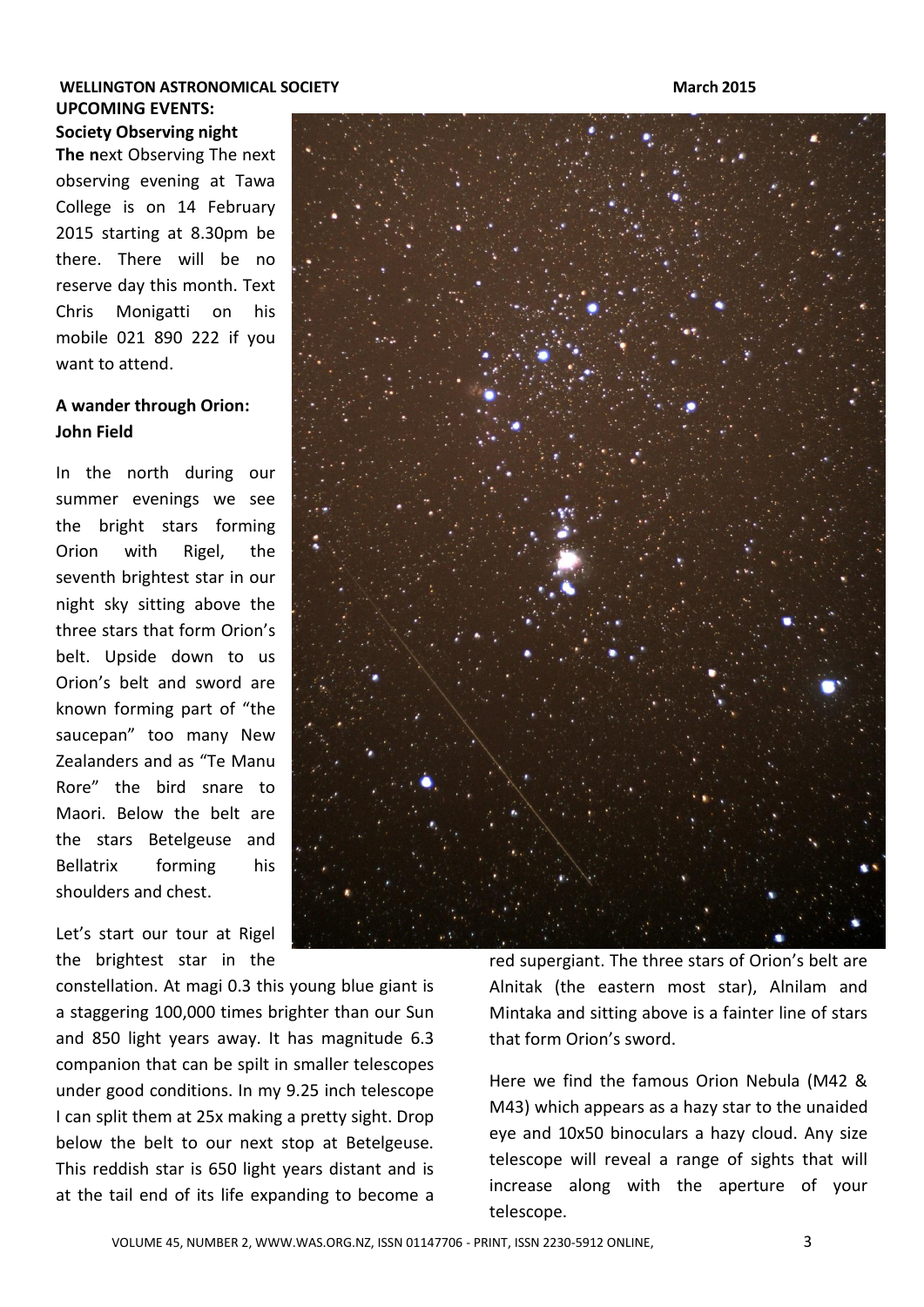#### **WELLINGTON ASTRONOMICAL SOCIETY And a state of the state of the state of the state of the state of the state of the state of the state of the state of the state of the state of the state of the state of the state of the**

My 9.25 inch SCT reveals filaments of light and dark as well as the famous 'trapezium' of four stars at the base of the nebula. At 1300 light years this is the closest major region of star birth and is estimated to be 24 light years across with a the total mass 2000 times of our Sun. Below the pair of M42 & 43 is the much fainter NGC 1977 that is sometimes called the 'Running Man' nebula.

Our final challenge sits on the western side of Alnitak and is called the Flame Nebula which, to

#### **2015 RASNZ Conference**

The next conference of the Royal Astronomical Society of New Zealand (RASNZ) will be held at Lake Tekapo from 8th-10th May 2015. Our guest speakers will be Professors Gerry Gilmore (University of Cambridge) and Edward Guinan (Villanova University), and the Fellows Lecture for 2015 will be delivered by Associate Professor Karen Pollard from Canterbury University. Titles and abstracts for these talks will be released when they are available. For further information on the RASNZ conference and registration please visit the conference website at [www.rasnz.org.nz/Conference](http://www.rasnz.org.nz/Conference) The conference will be preceded by a two day symposium to celebrate the 50th anniversary of the Mount John University Observatory - see <http://www.phys.canterbury.ac.nz/mtjohn50/> for registration information and other details of this meeting. Immediately after the conference the

me, resembles the dark trunk and branches of a tree with the surrounding canopy formed by the glow of the nebula. This region is host to a number of faint nebulae, including the famous 'Horsehead', which can be best seen in large telescopes. I have easily photographed this object but never seen it is visually.

Orion is home to bright stars and nebulae but also to a large number of fainter and more challenging targets so why not take a wander through Orion tonight!

Ninth Trans-Tasman Symposium on Occultations (TTSO9) will also be held at the Godley Hotel, Lake Tekapo on 11th-12th May. For details see [http://occultations.org.nz/meetings/TTSO9/TTSO](http://occultations.org.nz/meetings/TTSO9/TTSO9.htm) [9.htm.](http://occultations.org.nz/meetings/TTSO9/TTSO9.htm) Note that registrations for TTSO9 can ONLY be made through the RASNZ Conference registration page. The RASNZ standing conference committee invites and encourages anyone interested in New Zealand Astronomy to submit papers, with titles and abstracts due 1st April 2015. The link to the paper submission form can be found on the RASNZ conference website given above, or you can go to the RASNZ wiki [www.rasnz.org.nz/wiki.](http://www.rasnz.org.nz/wiki) Please note that you MUST be registered for the conference to make a presentation. Even if you are just thinking of presenting a paper please submit the form, and we can follow up with you at a later date. Sincerely vours, Warwick Kissling, RASNZ Standing Conference Committee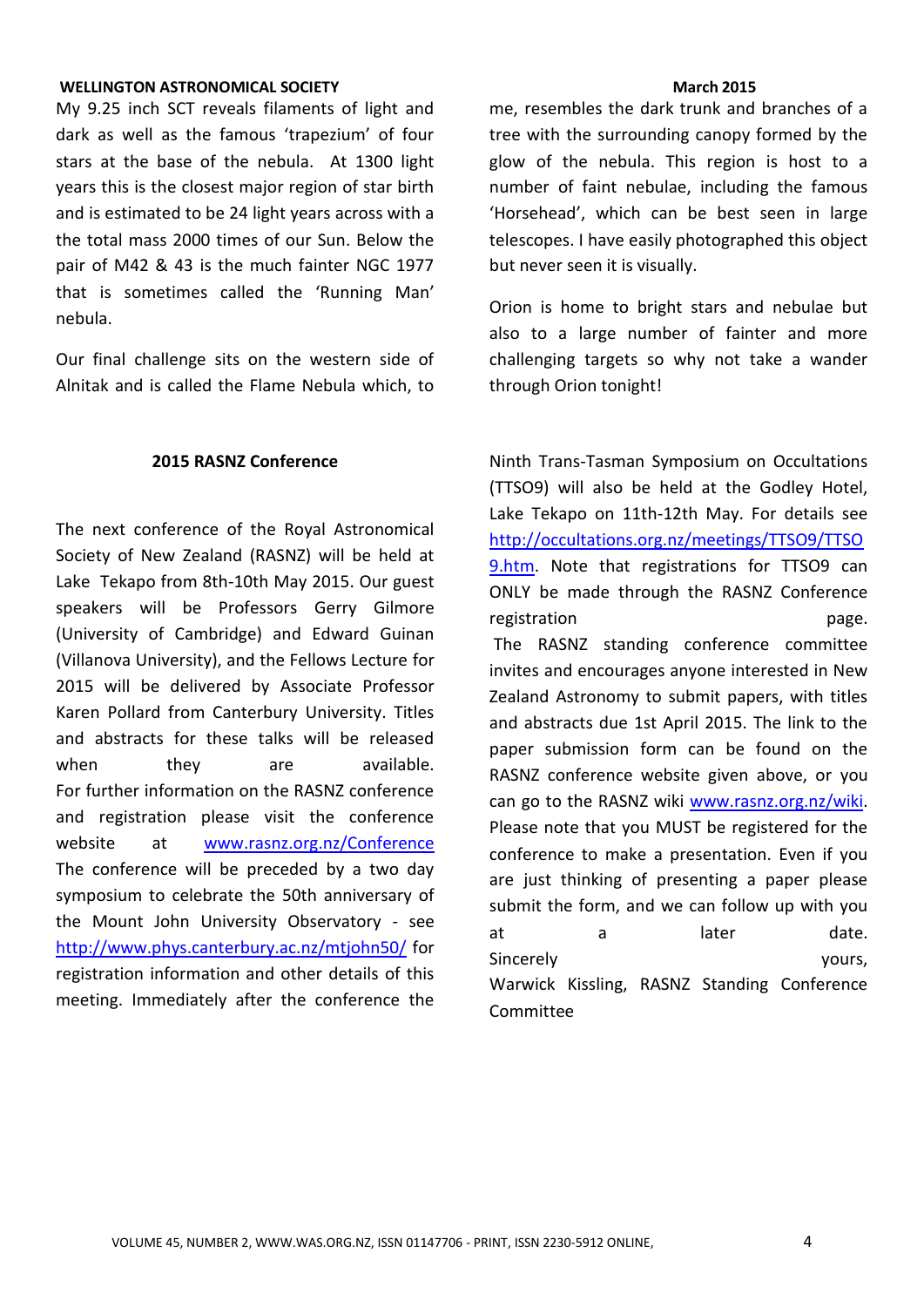### **WELLINGTON ASTRONOMICAL SOCIETY And a structure of the structure of the structure of the structure of the structure of the structure of the structure of the structure of the structure of the structure of the structure o Comet Lovejoy (C/2014 Q2) puts on a summer time display: John Field**

Found in August 2014 by prolific comet discovery Terry Lovejoy this comet has exceeded expectations by reaching magnitude 4 in January 2014 and sprouted an impressive photographic tail. Unfortunately the Moon hampered viewing in early January but even so it was easily seen through 10 x 50 binoculars from by suburban backyard as a bright hazy ball. Short, 30-45 second at iso 800, exposures revealed a bright centre with a decreasing haze. Image courtesy of John Field stacked 1 hour of 2 minute exposures



#### **Occultation Observing:**

There were 2 positive events for January and 11 events reported with clearly observed misses several with 2 observers. Reports have been posted to:

[http://www.occultations.org.nz/planet/2015/plnr](http://www.occultations.org.nz/planet/2015/plnres15.htm) [es15.htm](http://www.occultations.org.nz/planet/2015/plnres15.htm)

RASNZ has formally announced that Steve Kerr will be the new Director of Occultation Section replacing the late Graham Blow. Steve was nominated by Graham as his successor about 2 Years ago and I made a formal nomination to

RASNZ back in January with several Occ Sec members seconding the proposal. In the mean time if you have any issues that you might have sent direct to Graham, please send to Director Occ Sec [Director@occultations.org.nz](mailto:Director@occultations.org.nz) This will reach Steve and members of the Occsec "Executive Group" who have been holding the fort in the meantime.Also when sending Occultation Reports to me, please add a CC: to Director Occ Sec [Director@occultations.org.nz](mailto:Director@occultations.org.nz) This will protect you against loss of data should I be the next MIA. John Talbot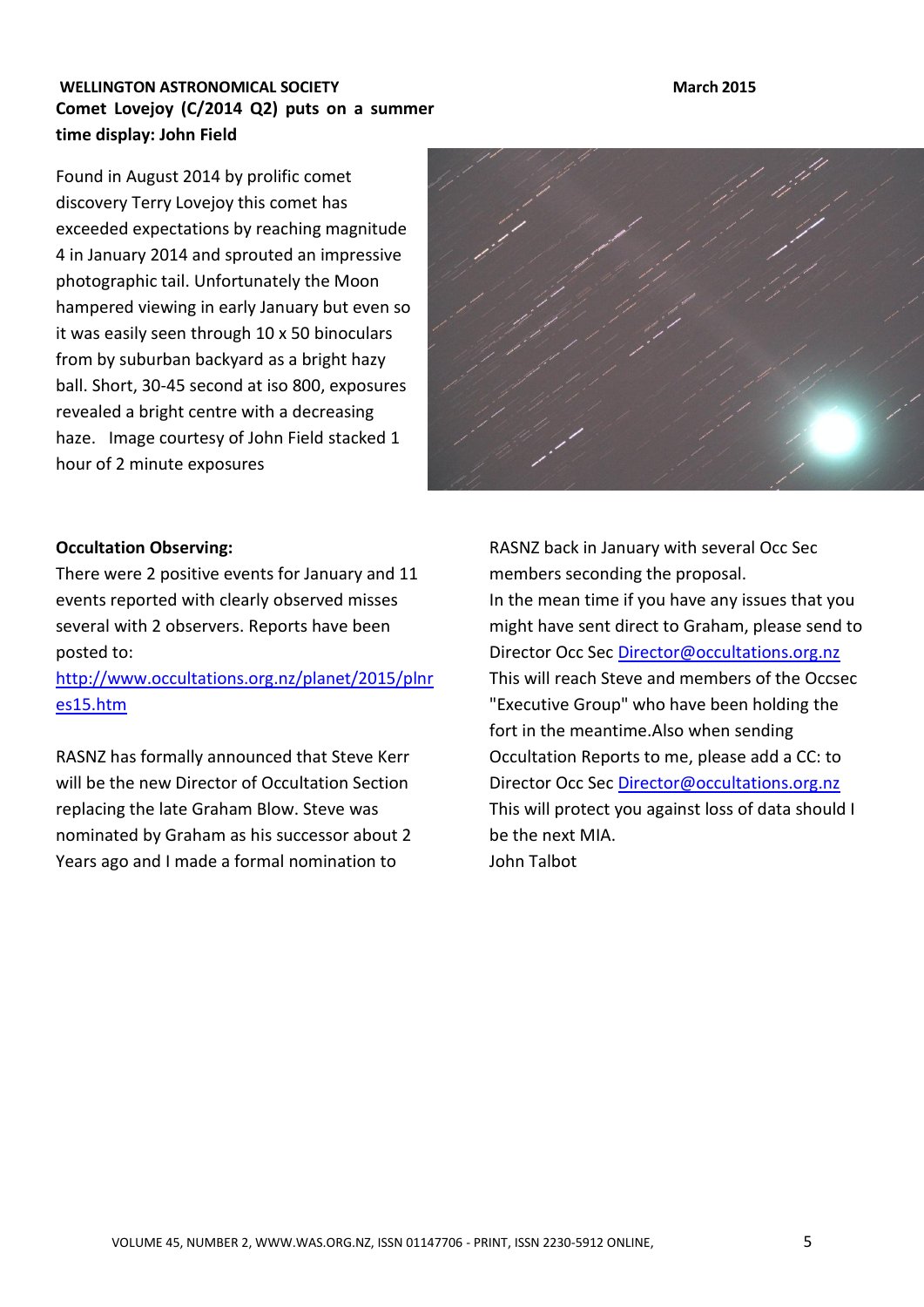#### **WELLINGTON ASTRONOMICAL SOCIETY March March March March** 2015

#### **The Evening Sky in March 2015**



Two bright planets light up the twilight sky. Silver **Venus** appears low in the west. Golden **Jupiter** appears in the north-east. Venus soon sets, but Jupiter stays in the northern sky all night, setting in the northwest in the morning hours. Bright stars are overhead and down into the southeast sky.

Jupiter is the biggest planet by far. Its mass is greater than all the other planets put together. In a telescope it shows parallel stripes. These are zones of warm and cold clouds, made narrow by Jupiter's rapid rotation. Any telescope shows Jupiter's disk with its four bright 'Galilean' moons lined up on either side. Jupiter is 680 million km from us in March. The Moon will be near Jupiter on March 3rd and 30th.

Northwest of overhead is **Sirius** the brightest star in the sky. It is fainter than star-like Venus and Jupiter. Southwest of the zenith is **Canopus**, the second brightest star. Below Sirius are **Rigel** and **Betelgeuse**, the brightest stars in **Orion**. Between them is a line of three stars: Orion's belt. To southern hemisphere star watchers, the line of three makes the bottom of 'The Pot'. Orion's belt points down and left to a V-shaped pattern of stars. These make the face of **Taurus** the Bull. The orange star is **Aldebaran**, Arabic for the eye of the bull. Continuing the line from Orion down and left finds the **Pleiades** or **Matariki** star cluster.

**Sirius** is the brightest star in the sky both because it is relatively close, nine light years\* away, and 23 times brighter than the sun. **Rigel**, above and left of Orion's belt, is a bluish supergiant star, 40 000 times brighter than the sun and much hotter. It is 800 light years away. Orange **Betelgeuse**, below and right of the line of three, is a red-giant star, cooler than the sun but much bigger and 9000 times brighter. It is 400 light years from us. The handle of "The Pot", or Orion's sword, has the Orion Nebula at its centre; a glowing gas cloud many light-years across and 1300 light years away.

In the north are **Pollux** and **Castor** marking the heads of **Gemini** the twins. Left of Jupiter is the star cluster **Praesepe**, marking the shell of **Cancer** the crab. Praesepe is also called the Beehive cluster, the reason obvious when it is viewed in binoculars and is some 500 light years from us.

**Crux**, the Southern Cross, is in the southeast. Below it are Beta and **Alpha Centauri,** often called 'The Pointers'. Alpha Centauri is the closest naked-eye star, 4.3 light years away. Beta Centauri, like most of the stars in Crux, is a blue-giant star hundreds of light years away. **Canopus** is also a very luminous distant star; 13 000 times brighter than the sun and 300 light years away.

The **Milky Way** is brightest in the southeast toward Crux. It becomes broader lower in the southeast toward **Scorpius**. Above Crux the Milky Way can be traced to nearly overhead where it fades. It becomes very faint in the north, right of Orion.

The Clouds of Magellan, **LMC** and **SMC** are high in the south sky, easily seen by eye on a dark moonless night.

**Saturn** rises in the southeast before midnight at the beginning of March. It is on the lower end of a curve of stars making the Scorpion's claws. To its right, slightly higher in the sky and fainter, is orange Antares, marking Scorpio's heart. By the end of the month, Saturn is up around 10 p.m. A telescope magnifying 20x shows Saturn's rings. Saturn is 1430 million km away in mid-March. The Moon is by Saturn on the 12th.

**Mercury** (not shown) ends its best morning sky appearance of the year during March. At the beginning of the month it rises around 5 a.m. It is the brightest 'star' in that part of the sky. By the end of the month it is rising at 7 a.m.

Notes by Alan Gilmore, University of Canterbury's Mt John Observatory